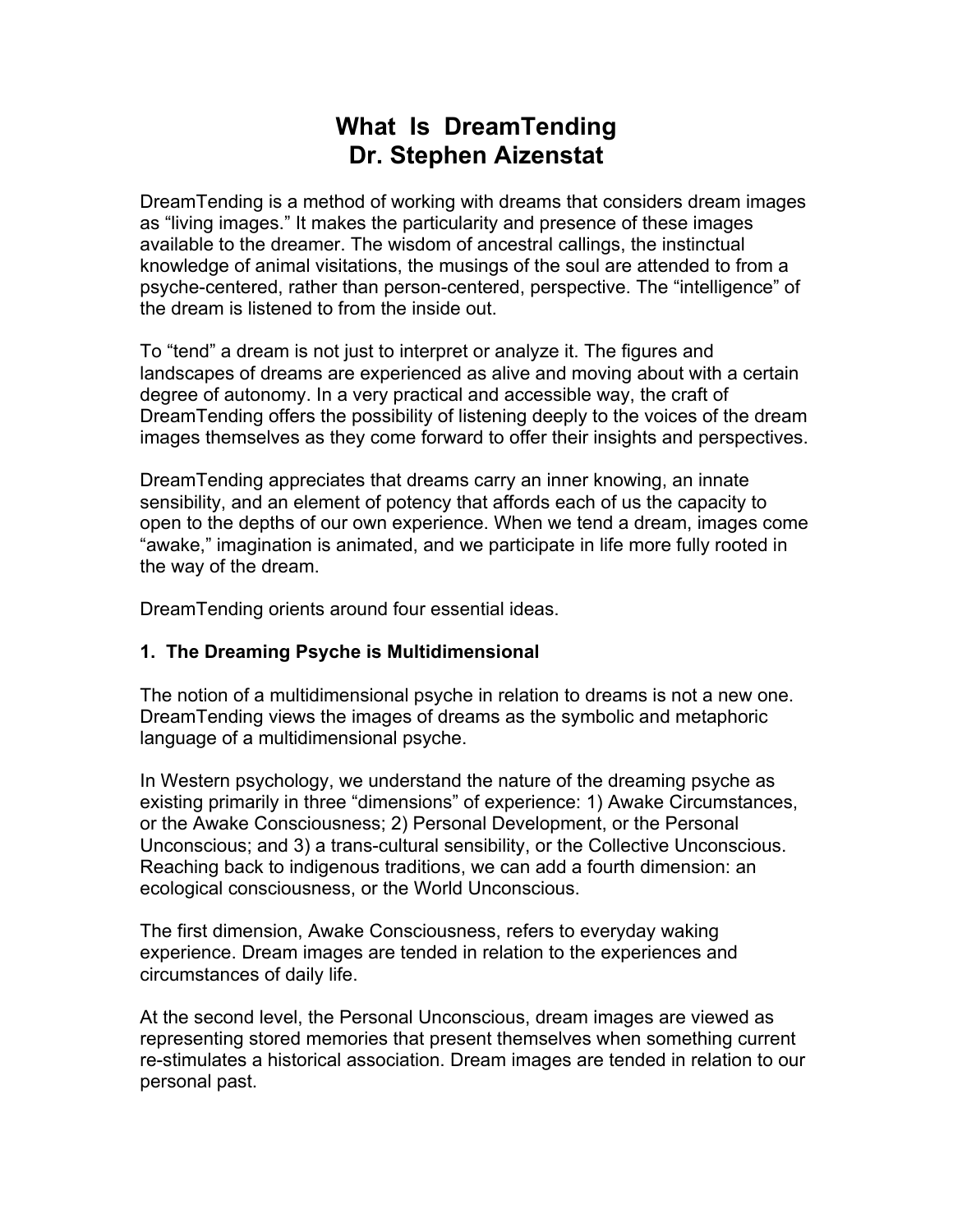At the third level, the Collective Unconscious, dream images are tended in relation to their wider cultural implications. Rather than memories, the Collective Unconscious contains archetypal images that have core meanings relevant to all of humankind—regardless of culture, ethnic identity, or historical age. For example, "home" has a universal sensibility. Everywhere in the world, people have a sense of home, just as they share a collective sense of "journey" or "flight." These trans-cultural themes often display themselves as archetypal images in dreams.

The fourth dimension, the World Unconscious, goes beyond human experience to appreciate that the psyche lives not only inside of the human, but that the human lives inside of the psyche. In DreamTending, all the phenomena of the world (humans, creatures, buildings) are experienced as having psychic interiority. Dream images are not representations of our personal natures only, but are also informed by the subjective inner natures of the things and creatures out there in the world. When viewed from the perspective of the World Unconscious, the image originates in and of the world.

## **2. Dreams Are Alive**

The second orienting idea of DreamTending is the notion that dreams are alive. This principle is the heartbeat of DreamTending.

When we write dreams down in dream journals, they become static entities. Often, the dreamer brings these narratives to the therapist's office for interpretation or analysis. The actuality of the dream itself, of course, is not static. Images interact; images are alive; they are moving about in the dreamscape, coming into relationship with each other, changing one another. The images and figures of the dream come with body, breath, and pulse. They are living entities in the actuality of the dream time.

In the practice of DreamTending, we operate from the point of view that neither the dreamer nor the dream tender necessarily knows all that the dream means. The dream itself participates in the unfolding and understanding of its message. Experiencing dream images as alive, with body, allows the intelligence that is inherent to the living image to become known.

## **3. Everything Dreams**

The third orienting idea of DreamTending is the notion that everything is dreaming. People are dreaming, rocks are dreaming, mountains are dreaming. It is the idea that the world itself is always dreaming—that all things, phenomena and creatures have a subjective interiority and appear as images in dream.

From this perspective we are inside the dream, as opposed to the dream being imagined as only inside of us. That's why it's peculiar to wake in the morning